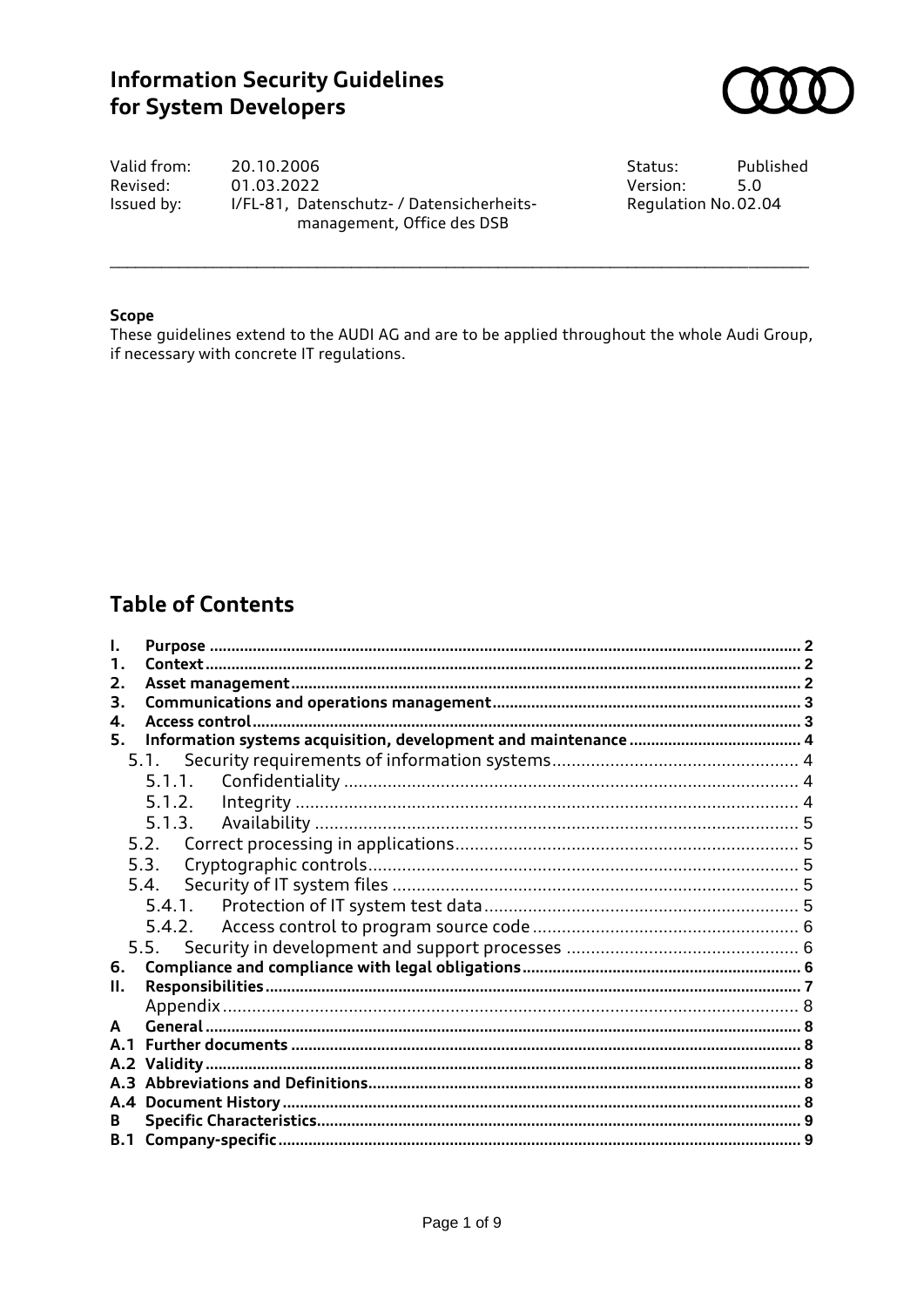### <span id="page-1-0"></span>**I. Purpose**

This information security guideline defines the organizational guidelines and rules for information security that must be followed by IT system developers (see appendix, A.3) in their area of responsibility for IT systems and IT infrastructure.

In addition, the Information Security Guideline for employees or third parties applies to the target group of IT system developers, provided that the IT system developer is an employee of a partner company. IT system developers must obtain information about all (role-specific) requirements and comply with them when working in additional roles.

The purpose of this Information Security Guideline is to protect the confidentiality, integrity and availability of information as well as to safeguard the rights and interests of the company and all natural and legal persons who have a business relationship with a Group company and/or carry out activities for it.

This document's content follows the international standard ISO/IEC 27002:2013.

<span id="page-1-1"></span>This document and all associated change and update notices are communicated through the usual distribution channels (see appendix B.1.1).

## **1. Context**

The following overview shows how the Information Security Guidelines fit into the overall Information security regulation framework:



### **Information Security Regulations**

#### **Level 1 Information Security U\_024:**

Defines the basic objectives, strategies and responsibilities to ensure a minimum level of information security.

#### **Level 2 Information Security Guidelines:**

Design of U\_024 into organizational instructions for individual user groups

#### **Level 3 Information Security Regulations:**

<span id="page-1-2"></span>Specification of regulatory requirements in the technical environment and description of technical functions and processes of information security

## **2. Asset management**

The responsibility for information lies with the respective information owner. This also applies to information provided via IT systems. Responsibilities may be delegated.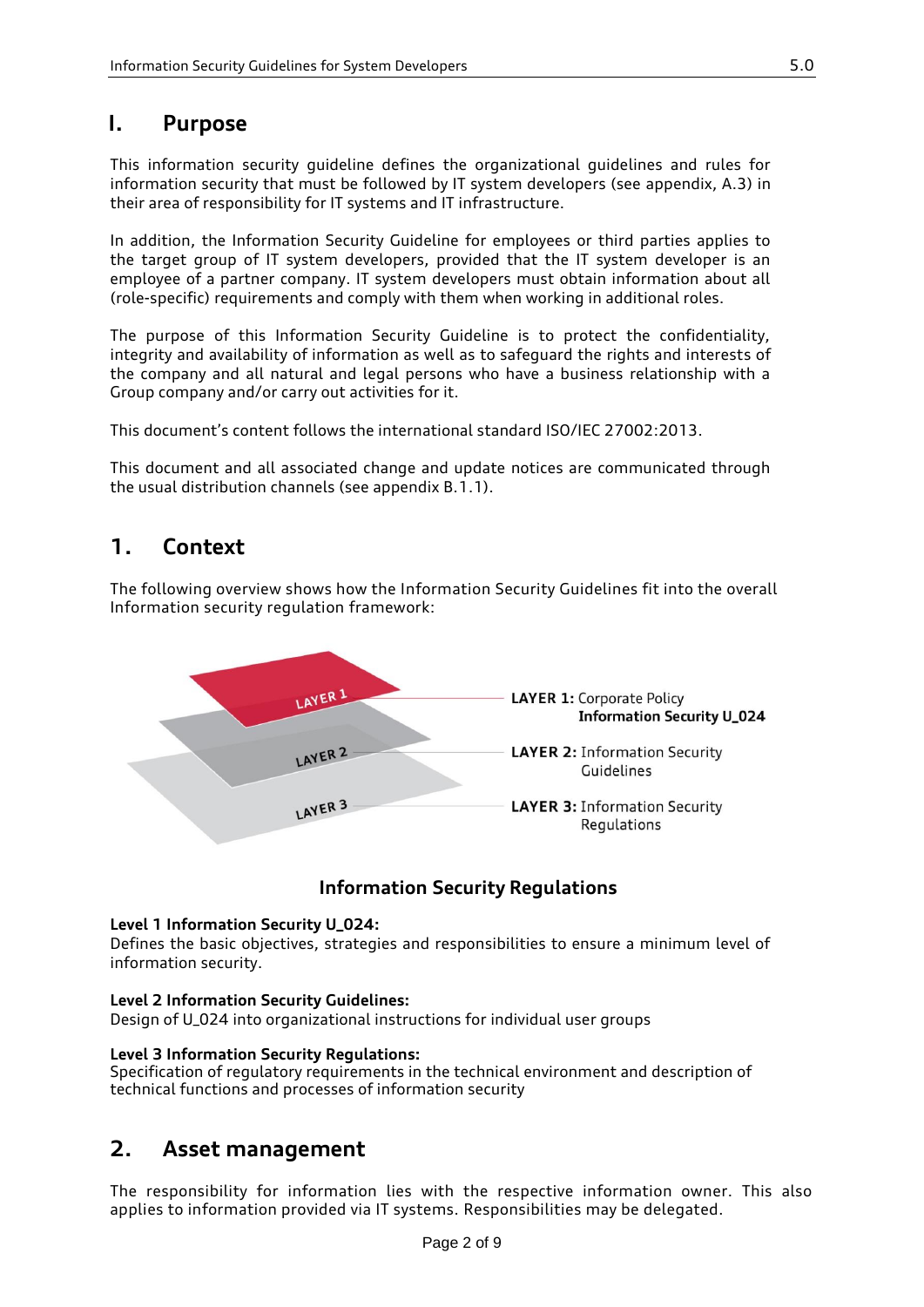## <span id="page-2-0"></span>**3. Communications and operations management**

Security-related activities (such as the management of cryptographic keys, the security infrastructure or security systems) may only be carried out by third parties after the responsible organizational unit has approved this (see appendix B.1.2). In doing so, the requirements of Regulation (see Appendix, A.1.1) must be followed.

The capacity requirements for an IT system must be specified during the planning phase.

The protection requirements for an IT system must also be specified in the planning phase together with the information owners.

IT system planning (functional specification, IT system design, IT system implementation) and IT system acceptance (IT system introduction) must be carried out in accordance with the Groupwide standards for IT system development (e.g. IT PEP).

Information provided via publicly accessible IT systems (e.g. via the Internet) must be protected against unauthorized access and changes by appropriate security measures (e.g. encrypted transmission of authentication information, integrity checks).

### <span id="page-2-1"></span>**4. Access control**

To access information, authentication and authorization mechanisms shall be put in place based on a risk assessment carried out by the information owner.

Appropriate measures must be taken to prevent the guessing of user IDs and passwords (e.g. extended waiting time between failed login attempts or access blocks after a certain number of failed login attempts).

Authentication requirements shall be implemented in accordance with the regulations (see appendix A.1.2). All authentication information (e.g. passwords or keys) must be classified as at least "confidential" and treated accordingly.

Authentication information must be protected from unauthorized access. Passwords must never be stored in plain text.

Dialog sessions that are no longer actively used after a long period of time must be deactivated or protected by appropriate means.

When communicating with or between IT systems that are classified as confidential or secret, mutual (bidirectional) authentication (e.g. TLS) must be used.

The processing of information must be determined jointly with the information owner. This expressly includes any use in IT systems or transfers between IT systems. The approval by the information owner must be documented.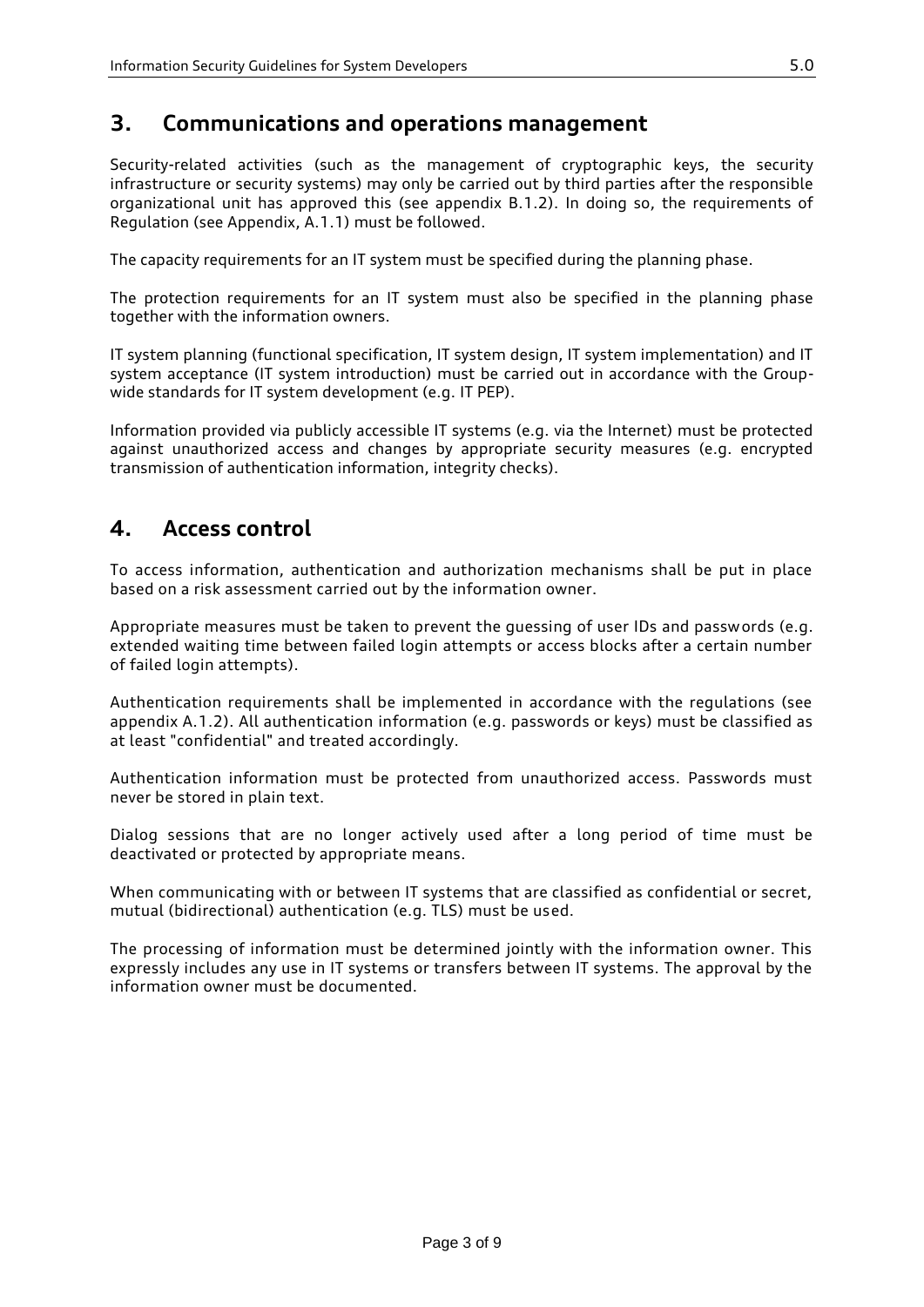## <span id="page-3-0"></span>**5. Information systems acquisition, development and maintenance**

### <span id="page-3-1"></span>**5.1. Security requirements of information systems**

Before an IT system is developed and used, all necessary information security measures must be identified and implemented (e.g. IT system hardening or patch management).

For IT systems (e.g. databases and backup media), the requirements for handling information also apply (see Information Security Guideline for Employees, section "Handling classified information").

### <span id="page-3-2"></span>**5.1.1.Confidentiality**

Information must be protected against unauthorised access in accordance with its classification. Depending on the classification in terms of confidentiality, the following security measures are required:

| <b>Classification</b> | <b>Definition</b>                                                                                                                                                                                                                              |  |  |  |
|-----------------------|------------------------------------------------------------------------------------------------------------------------------------------------------------------------------------------------------------------------------------------------|--|--|--|
| <b>Public</b>         | IT system hardening (only required services and current security<br>patches)                                                                                                                                                                   |  |  |  |
| <b>Internal</b>       | IT system hardening (only required services and current security<br>$\bullet$<br>patches)                                                                                                                                                      |  |  |  |
|                       | Access control according to the principle "Need to know"<br>$\bullet$                                                                                                                                                                          |  |  |  |
|                       | One-factor authentication (e.g. user ID and password)<br>$\bullet$                                                                                                                                                                             |  |  |  |
| <b>Confidential</b>   | IT system hardening (only required services and current security<br>$\bullet$<br>patches)                                                                                                                                                      |  |  |  |
|                       | Access control according to the principle "Need to know"<br>$\bullet$                                                                                                                                                                          |  |  |  |
|                       | Two-factor authentication (e.g. smart card and PIN) - especially for<br>$\bullet$<br>accessing applications - or additional protection mechanisms such as<br>encrypted storage (e.g. encrypted data on file shares or encrypted USB<br>drives) |  |  |  |
|                       | Transport encryption<br>$\bullet$                                                                                                                                                                                                              |  |  |  |
| <b>Secret</b>         | IT system hardening (only required services and current security<br>$\bullet$<br>patches)                                                                                                                                                      |  |  |  |
|                       | Access control according to the principle "Need to know"<br>$\bullet$                                                                                                                                                                          |  |  |  |
|                       | Two-factor authentication (e.g. smart card and PIN), especially for<br>$\bullet$                                                                                                                                                               |  |  |  |
|                       | accessing applications                                                                                                                                                                                                                         |  |  |  |
|                       | Transport encryption<br>$\bullet$                                                                                                                                                                                                              |  |  |  |
|                       | Data storage encryption                                                                                                                                                                                                                        |  |  |  |

### <span id="page-3-3"></span>**5.1.2.Integrity**

Information shall be protected against undesirable changes and unauthorised manipulation in accordance with its classification. Depending on the classification in terms of integrity, the following security measures are required:

| <b>Classification</b> | <b>Definition</b>                                                                                                                                                                                                                                                                                             |
|-----------------------|---------------------------------------------------------------------------------------------------------------------------------------------------------------------------------------------------------------------------------------------------------------------------------------------------------------|
| Low                   | IT system hardening (only required services and current security<br>$\bullet$<br>patches)                                                                                                                                                                                                                     |
| <b>Medium</b>         | • IT system hardening (only required services and current security<br>patches)<br>Access control according to the principle "Need to know"<br>$\bullet$<br>One-factor authentication (e.g. user ID and password)<br>$\bullet$<br>Databases: Protection of referential integrity must be enabled.<br>$\bullet$ |
| High                  | IT system hardening (only required services and current security<br>$\bullet$<br>patches)<br>Access control according to the principle "Need to know"<br>$\bullet$<br>Validation of input and output data as well as control of internal<br>$\bullet$                                                         |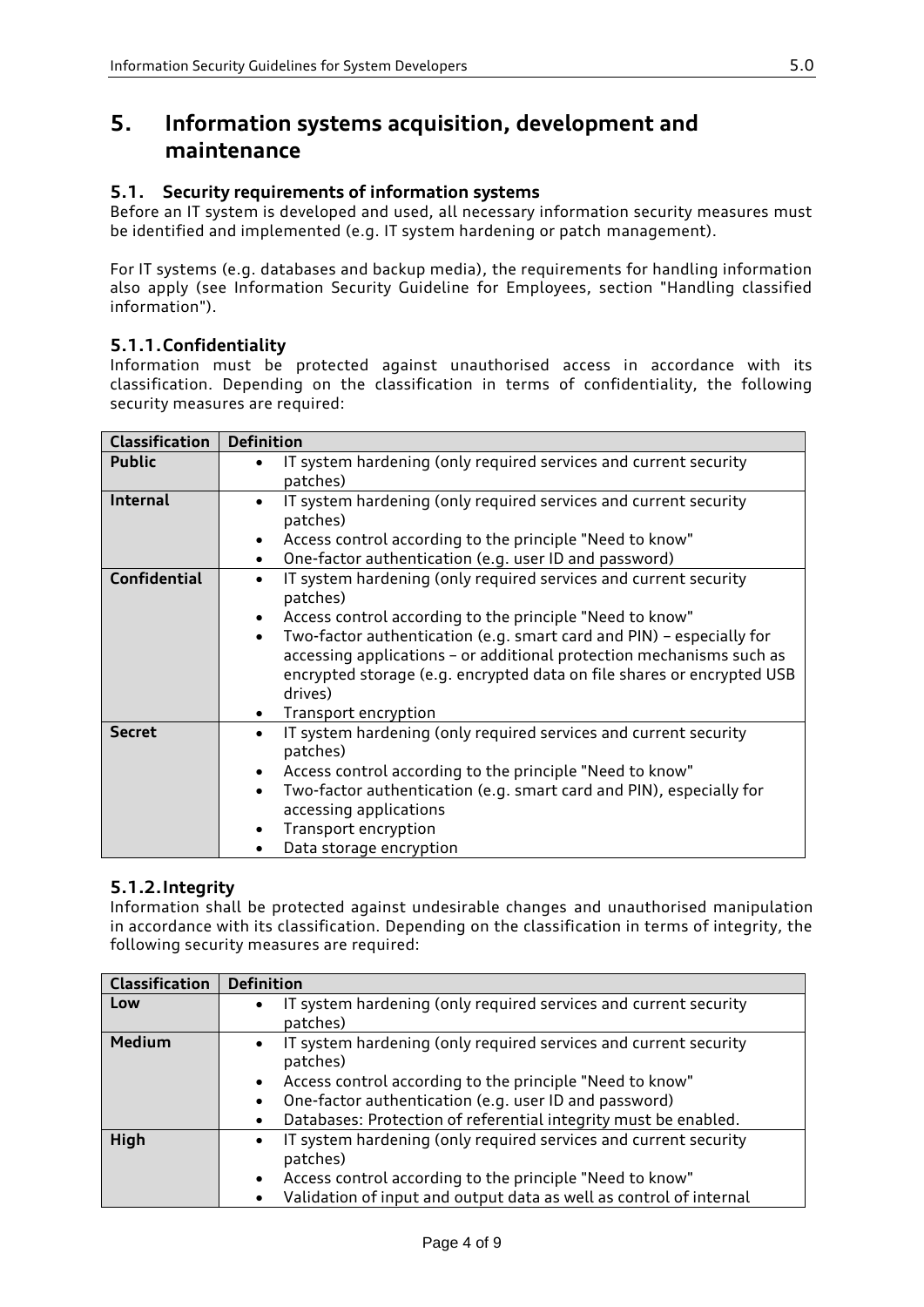|           | processing for error reduction and avoidance of standard attacks such<br>as "buffer overflows" or injection of executable code (e.g. control of<br>restriction for fields, field restriction for special areas)<br>• Creation of secure hash values for data<br>Verification of hash values before processing data<br>$\bullet$ |  |  |  |  |  |
|-----------|---------------------------------------------------------------------------------------------------------------------------------------------------------------------------------------------------------------------------------------------------------------------------------------------------------------------------------|--|--|--|--|--|
| Very high | Additional to the requirements for "High":<br>Two-factor authentication (e.g. smart card and PIN) for write access<br>$\bullet$<br>Generation and verification of digital signatures for stored data or<br>$\bullet$<br>comparable security measures                                                                            |  |  |  |  |  |
|           | Signing of hash values (secure storage of keys)                                                                                                                                                                                                                                                                                 |  |  |  |  |  |

### <span id="page-4-0"></span>**5.1.3.Availability**

The availability of IT systems must be ensured according to the respective classification. Depending on the classification in terms of availability, the following security measures are required:

| <b>Classification</b> | <b>Definition</b>                                                                                                                                                                                                                              |  |  |  |
|-----------------------|------------------------------------------------------------------------------------------------------------------------------------------------------------------------------------------------------------------------------------------------|--|--|--|
| Low                   | IT system hardening (only required services and current security<br>$\bullet$<br>patches)<br>Recovery measures in 72 hours or later. For this purpose, suitable<br>$\bullet$<br>measures must be implemented.                                  |  |  |  |
| <b>Medium</b>         | IT system hardening (only required services and current security<br>$\bullet$<br>patches)<br>• Recovery measures in 24 hours or a maximum of 72 hours (BIA-IT:<br>levels 3 and 4). For this purpose, suitable measures must be<br>implemented. |  |  |  |
| High                  | IT system hardening (only required services and current security<br>$\bullet$<br>patches)<br>Recovery measures in 1 hour or a maximum of 24 hours (BIA-IT: level<br>$\bullet$<br>2). For this purpose, suitable measures must be implemented.  |  |  |  |
| Very high             | IT system hardening (only required services and current security<br>$\bullet$<br>patches)<br>Recovery measures in 1 hour (BIA-IT: level 1). For this purpose,<br>$\bullet$<br>suitable measures must be implemented.                           |  |  |  |

### <span id="page-4-1"></span>**5.2. Correct processing in applications**

The security of IT systems must be ensured by implementing the measures from the Groupwide standards for IT system development (e.g. IT PEP).

For all consulting activities for the introduction of IT systems, the regulations and internal agreements of the respective Group company apply (see appendix B.1.3).

### <span id="page-4-2"></span>**5.3. Cryptographic controls**

Basic decisions on the strategy, use and handling of cryptographic methods must be determined by the responsible organizational units (see appendix B.1.4).

The requirements of the regulation (see appendix A.1.3) must be followed. Only the methods/procedures specified therein may be used.

### <span id="page-4-3"></span>**5.4. Security of IT system files**

### <span id="page-4-4"></span>**5.4.1.Protection of IT system test data**

Development environments, test environments and production environments (running IT systems) must be logically and physically separated from each other.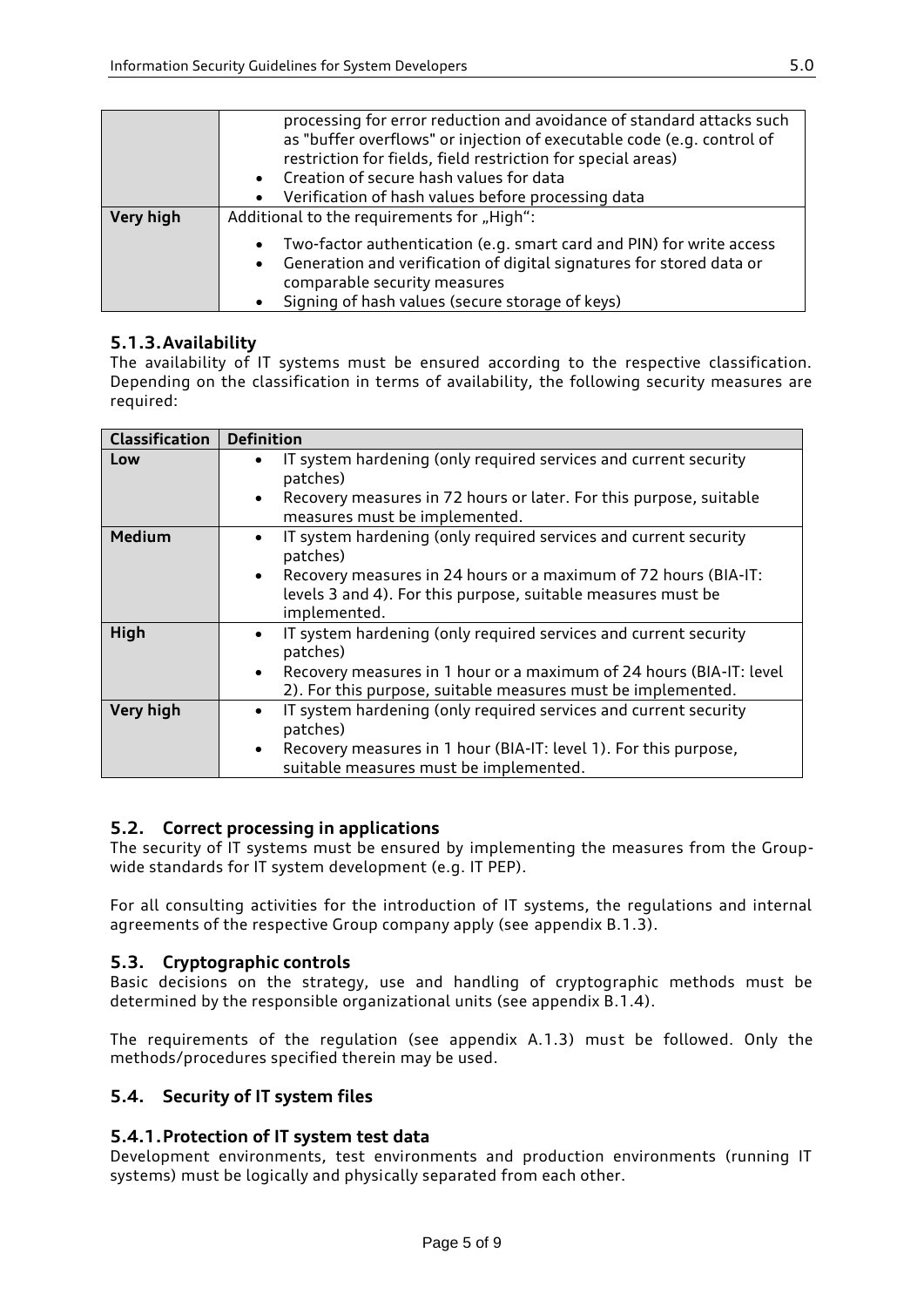If possible, tests must be executed with generated test data (e.g. using a test data generator).

IT systems may only be tested in test environments that are specifically designed for this purpose. It must be ensured that the operation of productive IT systems is not impaired.

If, for testing purposes, individuals would have access to personal, confidential or secret data that they do not need to carry out their contractual activities, the data must be made so unrecognizable before the tests are carried out in such a way that the original data is not identifiable before it is transferred from the productive IT system to the test or development environment.

The copying or use of information from productive IT systems is only permitted with the prior consent of the information owner. Copied data is subject to the same information security requirements as the original data.

After testing has been carried out, information used for this purpose must be completely deleted from productive IT systems.

The access rights and roles applicable in a productive IT system must also be implemented in the test and development systems and assigned to the intended test persons when copies of the productive data are used.

### <span id="page-5-0"></span>**5.4.2.Access control to program source code**

Source code must be classified according to the data classification (see chapter 5.1) and protected accordingly.

#### <span id="page-5-1"></span>**5.5. Security in development and support processes**

All procedures and processes that affect IT systems must be designed to achieve and maintain the desired information security level.

Formal change management procedures must be implemented. These must ensure that the IT system's security and monitoring procedures are not compromised by modifications.

<span id="page-5-2"></span>If changes are made to software packages or their source code, their effects on existing regulations and security measures must be determined.

### **6. Compliance and compliance with legal obligations**

When using encryption and/or electronic signatures, all country-specific regulations for the import and export of or access to hardware, software and information must be followed.

The license and usage rights of third parties in accordance with the applicable provisions (including contract law) must be observed and complied with during system development.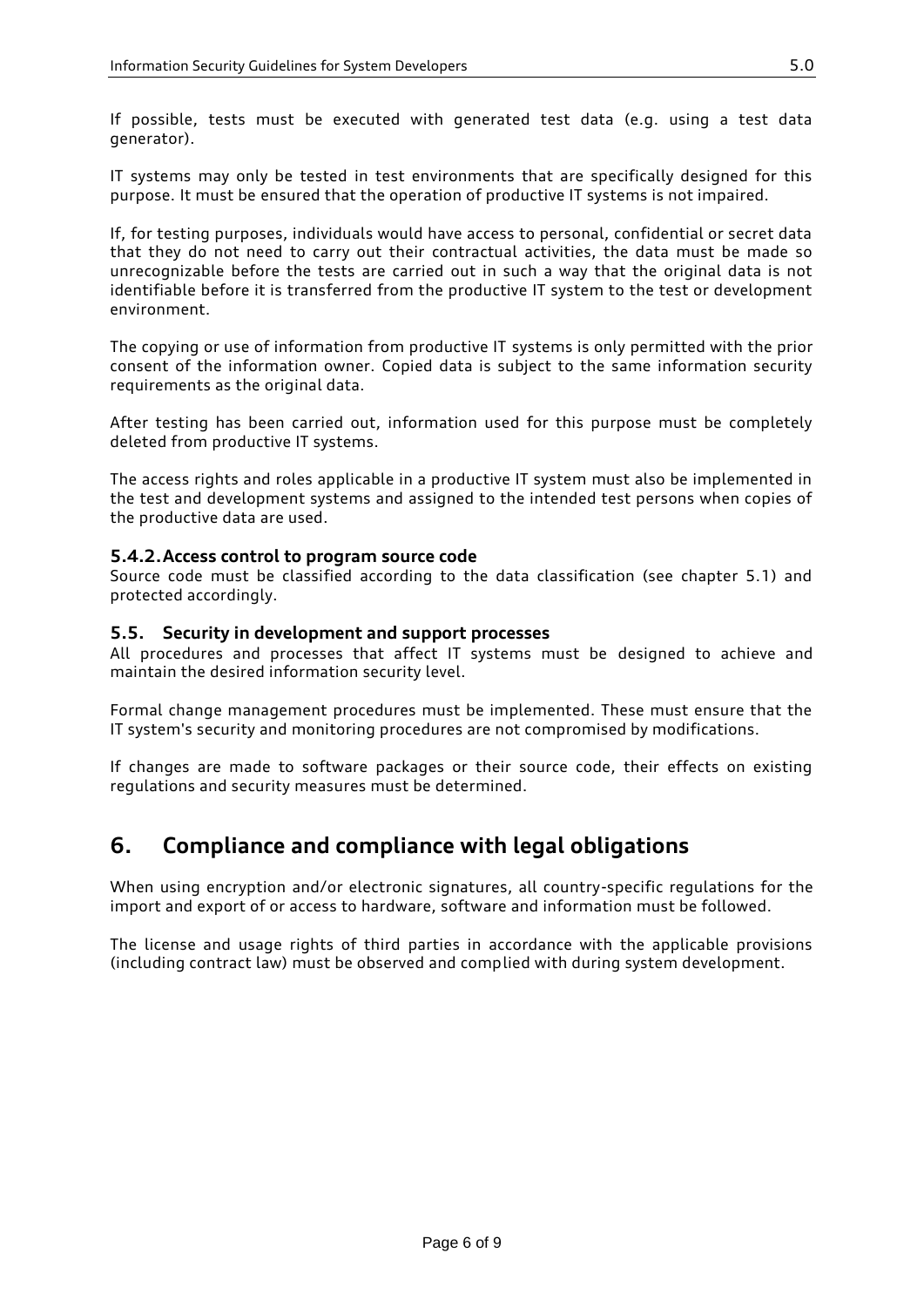## <span id="page-6-0"></span>**II. Responsibilities**

In the case of matters requiring co-determination, the involvement of the works constitutional committees must be ensured.

Violations of the guidelines are examined individually in accordance with valid legal, contractual and company law provisions and punished accordingly.

Deviations from this guideline which affect the security level are only permitted for a limited period of time and after consultation with the appropriate organizational units (see appendix B.1.5).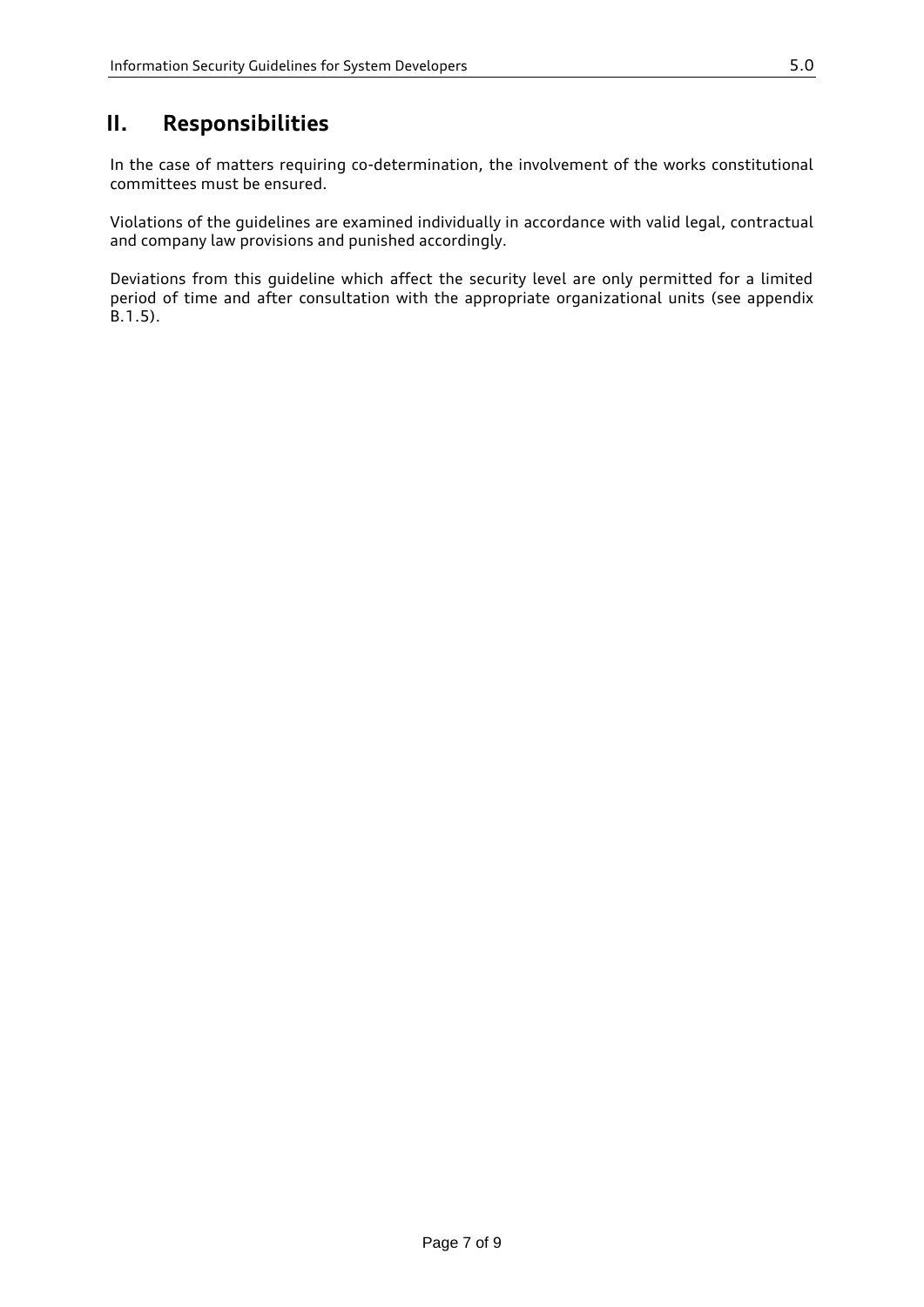# <span id="page-7-0"></span>**Appendix**

## <span id="page-7-1"></span>**A General**

## <span id="page-7-2"></span>**A.1 Further documents**

- A.1.1 Information Security Regulation No. 03.01.16 Third party service delivery management
- A.1.2 Information Security Regulation No. 03.01.05 IAM
- A.1.3 Information Security Regulation No. 03.01.02 Cryptography
- A.1.4 Glossary for Information Security Guidelines

[https://portal.epp.audi.vwg/wps/poc?uri=audi](https://portal.epp.audi.vwg/wps/poc?uri=audi-np:oid:1551257182834@oid:Z7_3Q9IGGC0O0C870QI440ST620E7&epp-media=/content/aepc/mynet/en/2682/628/_jcr_content.download.pdf/13a1f2cd-6493-4e26-94db-e79e5001831b/it-sec_2_glossary_for_security_guidelines_audi.pdf)[np:oid:1551257182834@oid:Z7\\_3Q9IGGC0O0C870QI440ST620E7&epp](https://portal.epp.audi.vwg/wps/poc?uri=audi-np:oid:1551257182834@oid:Z7_3Q9IGGC0O0C870QI440ST620E7&epp-media=/content/aepc/mynet/en/2682/628/_jcr_content.download.pdf/13a1f2cd-6493-4e26-94db-e79e5001831b/it-sec_2_glossary_for_security_guidelines_audi.pdf)[media=/content/aepc/mynet/en/2682/628/\\_jcr\\_content.download.pdf/13a1f2cd-](https://portal.epp.audi.vwg/wps/poc?uri=audi-np:oid:1551257182834@oid:Z7_3Q9IGGC0O0C870QI440ST620E7&epp-media=/content/aepc/mynet/en/2682/628/_jcr_content.download.pdf/13a1f2cd-6493-4e26-94db-e79e5001831b/it-sec_2_glossary_for_security_guidelines_audi.pdf)[6493-4e26-94db-e79e5001831b/it-sec\\_2\\_glossary\\_for\\_security\\_guidelines\\_audi.pdf](https://portal.epp.audi.vwg/wps/poc?uri=audi-np:oid:1551257182834@oid:Z7_3Q9IGGC0O0C870QI440ST620E7&epp-media=/content/aepc/mynet/en/2682/628/_jcr_content.download.pdf/13a1f2cd-6493-4e26-94db-e79e5001831b/it-sec_2_glossary_for_security_guidelines_audi.pdf)

## <span id="page-7-3"></span>**A.2 Validity**

This regulation is valid immediately after publication.

Next inspection date: March 01, 2025

## <span id="page-7-4"></span>**A.3 Abbreviations and Definitions**

| Abbreviation/Term | <b>Explanation</b>                                                                                                                                                                                                                                                    |  |  |  |  |  |
|-------------------|-----------------------------------------------------------------------------------------------------------------------------------------------------------------------------------------------------------------------------------------------------------------------|--|--|--|--|--|
| System Developer  | people involved in defining,<br>developing<br>All<br>designing,<br>and<br>implementing an IT system.<br>Typically the following roles are meant by this definition:<br>IT System Planer<br>IT System Architect<br>Software Architect<br>٠<br>IT System developer<br>٠ |  |  |  |  |  |
|                   | Software Developer<br>٠<br><b>Application Developer</b><br>٠                                                                                                                                                                                                          |  |  |  |  |  |
|                   | Computer Programmer                                                                                                                                                                                                                                                   |  |  |  |  |  |
|                   | Tester                                                                                                                                                                                                                                                                |  |  |  |  |  |

## <span id="page-7-5"></span>**A.4 Document History**

| <b>Version</b>   | <b>Name</b> | Org. Unit | Date       | Comment                                                                                                          |
|------------------|-------------|-----------|------------|------------------------------------------------------------------------------------------------------------------|
| 2.0              | Fröhlich    | $I/GA-2$  | 12.03.2013 | <b>Approved Version</b>                                                                                          |
| $\overline{3.0}$ | Fröhlich    | $I/GG-81$ | 24.10.2016 | Revision                                                                                                         |
| 4.0              | Fröhlich    | $I/GG-81$ | 25.07.2018 | Renaming of the IT security regulations in<br>Information security regulations;<br>reorganization security goals |
| 5.0              | Fröhlich    | $I/FL-81$ | 01.03.2022 | Revision                                                                                                         |